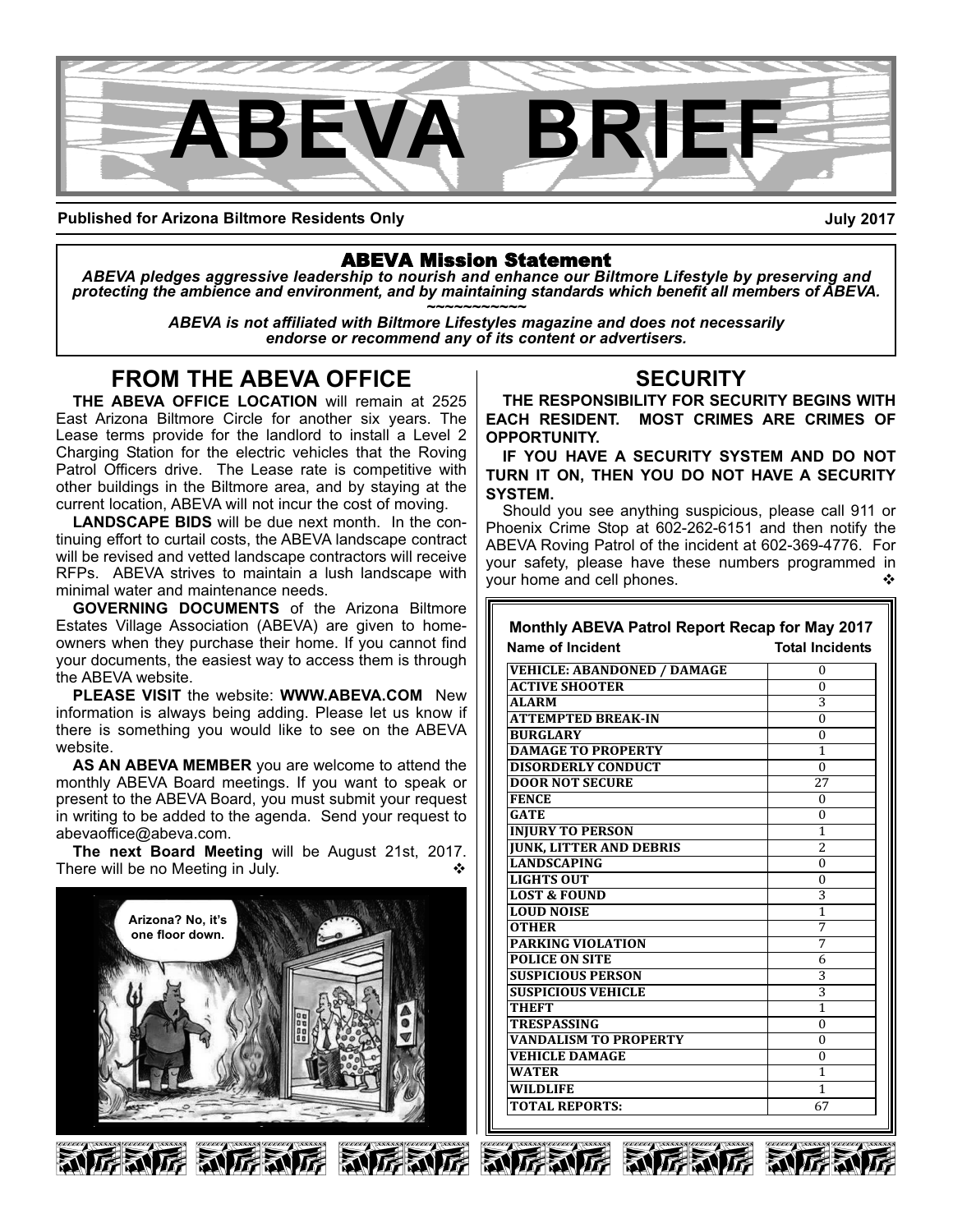

# **Telephone Scams**

## **By Officer Ben Carro, Community Action Officer, Mountain View Precinct**



With an uptick in construction related complaints, I wanted to bring your attention to a useful resource. The following link can be followed to verify the permits issued by the city on construction projects.

**https://appssecure.phoenix.gov/PDD/Search/Permits**

Currently, construction is permitted between 6:00 a.m. and 7:00 p.m. Monday thru Friday. (Please check with your HOA Community Manager to verify your associations construction restrictions and hours.) Weekend and holiday work needs to have prior approval from the city and must be permitted by an extended work hours permit. Prior to calling the police please consider a quick search of the property in question.

I have been notified of a telephone scam where an unidentified woman calls elderly residents claiming to be a representative of the Maricopa County Sheriff's Office. The premise of the call accuses the citizen of missing a court date and requires the citizen to arrange a meeting with a "supervisor." I contacted the telephone number provided to me from the citizen, and a woman answered "Sheriff's Office," a brief conversation about who I was and why I was calling took place. The woman used common terms in law enforcement. When I questioned her the woman abruptly hung up on me and never answered my calls again.

I reported the incident to the Maricopa County Sheriff's Office who seemed to be aware of the issue and took the phone number for their investigation.

If you receive a phone call of this specific nature, please report the incident and any details to MCSO and the Attorney General's Office. Please use caution when being solicited over the telephone or internet.  $\cdot$ 

## **The Arizona Monsoon**

Arizona's monsoon season officially begins on June 15th and ends September 30th every year. The start and end of the season used to be based on the dew point, but the National Weather Service has opted to make the season more uniform.

New residents of Arizona need to know a few things about our area's unusual weather patterns and how to stay safe during this time of year when conditions can change very quickly. Longtime residents can always use a refresher course.

Please check the following tips to help keep you safe during our potentially dangerous stormy season!

### **Monsoon safety**

The Phoenix Fire Department has put together tips to help your family stay safe when a big storm hits.

## **Outdoors:**

Lightning is attracted to metal and water and often strike the tallest objects.

**YOU ARE IN A STRIKE ZONE IF YOU HEAR THUNDER FIVE SECONDS OR LESS AFTER YOU SEE LIGHTNING!**

• Stay away from wide, open areas such as fields and golf courses.



- Stay off hilltops and other high points of land.
- Don't stand near trees or tall poles
- Get at least 7 feet away from tall objects
- Avoid metal objects such as golf carts and clubs, lawn mowers and pipes.
- Get to the lowest point of ground you can, and kneel or squat to minimize your contact points with the ground.
- Do not lie flat. This will make you a bigger target.
- Don't huddle with others. Spread out at least 15 feet apart.
- Remove golf shoes or steel-toed boots.
- If you're out on the water, get to land.
- If you're in a pool, get out.

### **Downed power lines:**

- Stay at least 100 feet away
- If the power line has fallen on your car while you're in it, don't touch anything metal in the car, and stay inside until professional help arrives.
- Never try to help someone trapped by a power line. You endanger your own safety. Instead, call 911 immediately.

### **Indoor safety:**

- Stay away from windows during strong winds. Tree limbs and other objects can be a hazard.
- Electrical wiring attracts lightning. Don't use your landline telephone, except for emergencies.
- Lighting can move through a home's plumbing, attracted to the metal or water. Don't use sinks and showers.
- Unplug computers, TVs and other delicate electronic equipment. Consider attaching surge protectors to such equipment.

## **Driving safety:**

#### **In dust:**

- Don't enter a dust storm if you can avoid it.
- Turn headlights on and drive a slow and prudent speed.
- If you pull off the road, get as far to the right as possible. Turn off the car and headlights, and set the parking brake. Keep your foot off the brake pedal – other drivers may think you're a car is moving.

## **In rain:**

- Rain reduces traction and causes streets to be slippery. Slow your speed accordingly.
- Water on roads may be deeper than it looks. Watch for vehicles traveling too fast. They can throw up blinding sheets of water.
- Don't cross rain-swollen washes. You can be caught in a flash flood that can sweep you and your vehicle away.
- Pay attention to hazard signs and roadblocks. Ignoring them threatens life and property, and can result in enforcement action by police.

**Stuck in a wash:** It is possible to lose control of a vehicle in 6 inches of water. Most vehicles will begin to float in 2 feet of water.

- If you have a phone, call 911.
- If you can, climb onto the roof and wait to be rescued.
- If the water is still low and you can wade to safety, do so, but beware of floating debris



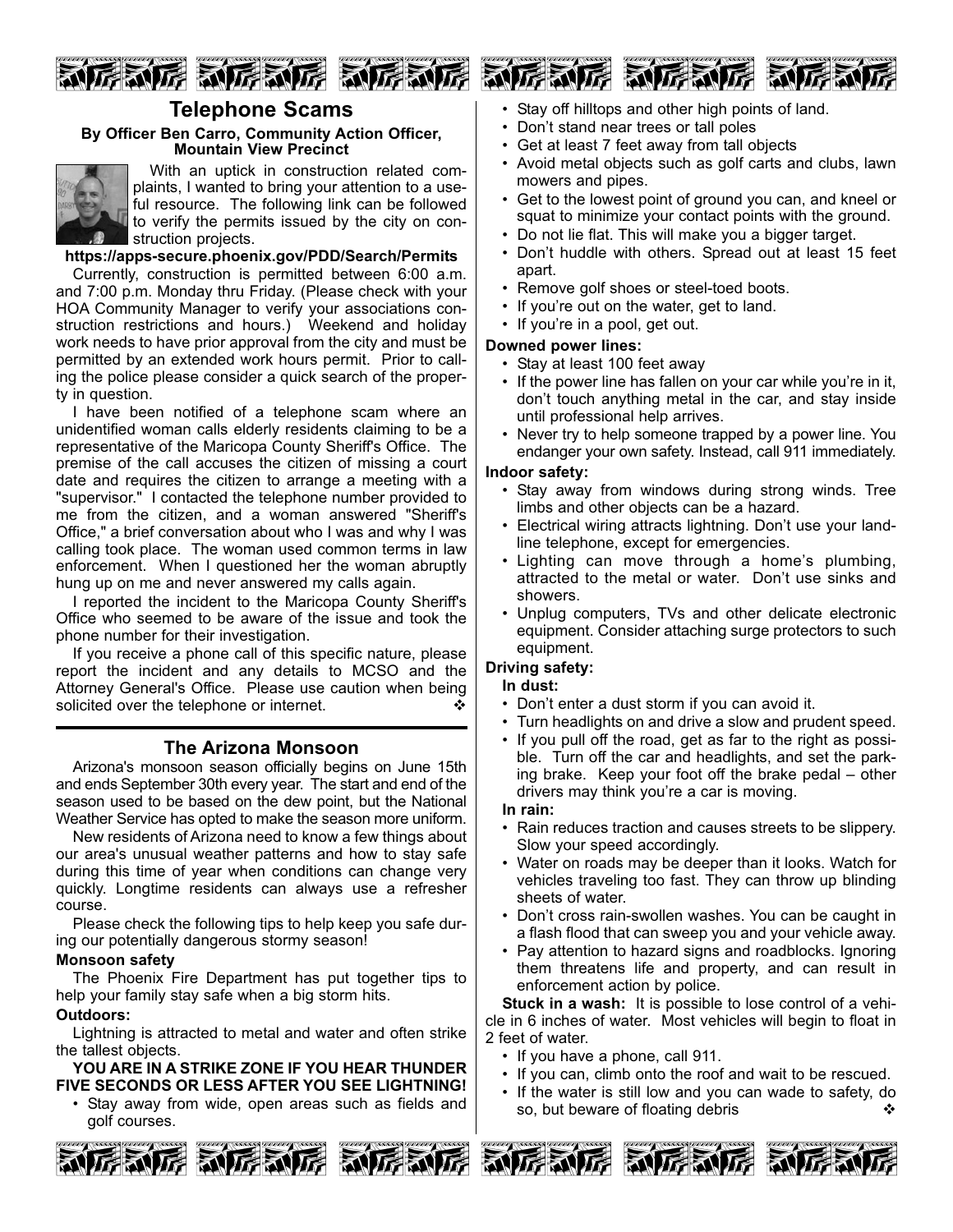

# MEETINGS & LUNCHEONS **Biltmore Lunch Bunch**

The Biltmore Lunch Bunch (BLB) will meet on Friday, July 7th, 2017 at 11:45 a.m. at Frank and Albert's with La Rita Mason as the Coordinating Hostess. BYOM (Bring Your Own Money), order off the menu with full sized portions at regular price, or 1/2 sized portions at an adjusted price. Come and enjoy lunch with ladies who live or work in the Biltmore area. The dress is casual.

### **For advanced planning:**

Friday, August 4th, 2017-11:45 a.m.-Frank and Albert's

Friday, September 8th, 2017-11:45 a.m.-Frank and Albert's

You will receive e-mail reminders of when the lunches are scheduled. If you have any question or to be added to the listserv to receive reminders about the BLB, contact La Rita Mason at 602-667-0002 or Irmason@gmail.com. If you cannot know until the event, drop-ins are always welcome!

# **Biltmore Area Partnership Luncheon**

As in past summers, there will be no BAP networking luncheon in the months of July and August.

The next luncheon will be on Tuesday, September 26th, 2017, and the speaker will be Police Chief Jeri Williams. The luncheon will be held at The Capital Grille at Biltmore Fashion Park. v

# **Biltmore Networking Group**

The Biltmore Networking Group monthly happy hour provides an excellent opportunity to meet and network with others in the Biltmore community. There is usually a group of about 30 to 40 residents and professionals including finance, fine arts, government, hospitality, law, marketing, medicine, real estate, technology and many more.

The upcoming happy hours are planned for July 6th and August 3rd from 5:30 p.m. to 7:30 p.m. at the Lounge inside Rico's American Grill at the Pointe Hilton Squaw Peak located at 7677 North 16th Street, Phoenix, Arizona 85020 (602-997-5850). There is no need to RSVP, and there is never a charge to attend these events. If you have any questions or would like to be added to the email list for monthly announcements, please contact Shahpar at biltmorenetwork@gmail.com. Shahpar founded the Biltmore Networking Group in 2003.

# SPECIAL OFFERS AND EVENTS **Arizona Biltmore Golf Club Events**

**The 2017 Arizona Biltmore Golf Club Summer Pass:** There's still time to purchase your AZ Biltmore Golf Club Summer Pass. With the pass, you get six rounds of golf at either the Arizona Biltmore Golf Club or The Wigwam for just \$144. That's FIVE courses, SIX rounds at one low price. Plus:

- 15 percent off meals at The Adobe Restaurant
- Discounts on room nights and spa experiences at The Wigwam Resort
- 2-for-1 drink coupons
- Greens fee discounts for friends
- And, discounts on future golf rounds this fall

**FootGolf Hours Expand:** Can't make FootGolf Fridays? No worries, you can play on other days too. FootGolf is a mix between soccer and golf and is played on the Biltmore's Adobe Course. No clubs are required, just a soccer ball (available in golf shop) and a willingness to have fun. FootGolf is easy to pick-up and enjoy. The course is shorter, the cups are bigger (21-inches) and the entire family can play together. Outside of FootGolf Fridays, 9 or 18 holes costs just \$15 for those 16 and above, while kids 15 and under pay their age. Ball rentals are available for \$5 or you can bring your own. Visit azbiltmoregc.com for FootGolf tee times and more information. FootGolf can be played daily on the Adobe Course after 1 p.m.











**James Bell, President Michael Leeman, Vice President Mark Monserez, Secretary Judith Shafkind, Treasurer Arnold Braasch, Director Steven Helm, Director Phil Tibi, Director Will Hawking, Director**

### **ABEVA Office Information**

**2525 East Arizona Biltmore Circle, Building D, Ste. 145 Phoenix, Arizona 85016 Hours Mon.Fri. 8:30 am5 pm 6029551003 phone 6029551144 fax Carol Jones Community Manager**

> **The** *ABEVA Brief* **Editor Carol Jones cjones@abeva.com**

**Roving Patrol: 6023694776 Police Dept. Non-Emergency: 6022626151 Website Information**

Please visit the website at www.abeva.com. There is a link to Phoenix Metro Bank to pay your annual assessment. You can download many ABEVA documents;<br>CC&Rs, Parking Permission, Parking Permission, Architectural Request Form, and more. You may also read board minutes and the *ABEVA Brief* online. ❖

# **Handy Contacts**

**City of Phoenix Back-Washing Department (Pools) 602.256.3190 Dead Animal Pick-up 602.262.6791 Dog Catcher 602.506.7387 Snake Control 480.894.1625 Fish & Game 602.942.3000 SRP Outages 602.236.8811 Water Department 602.262.6251**